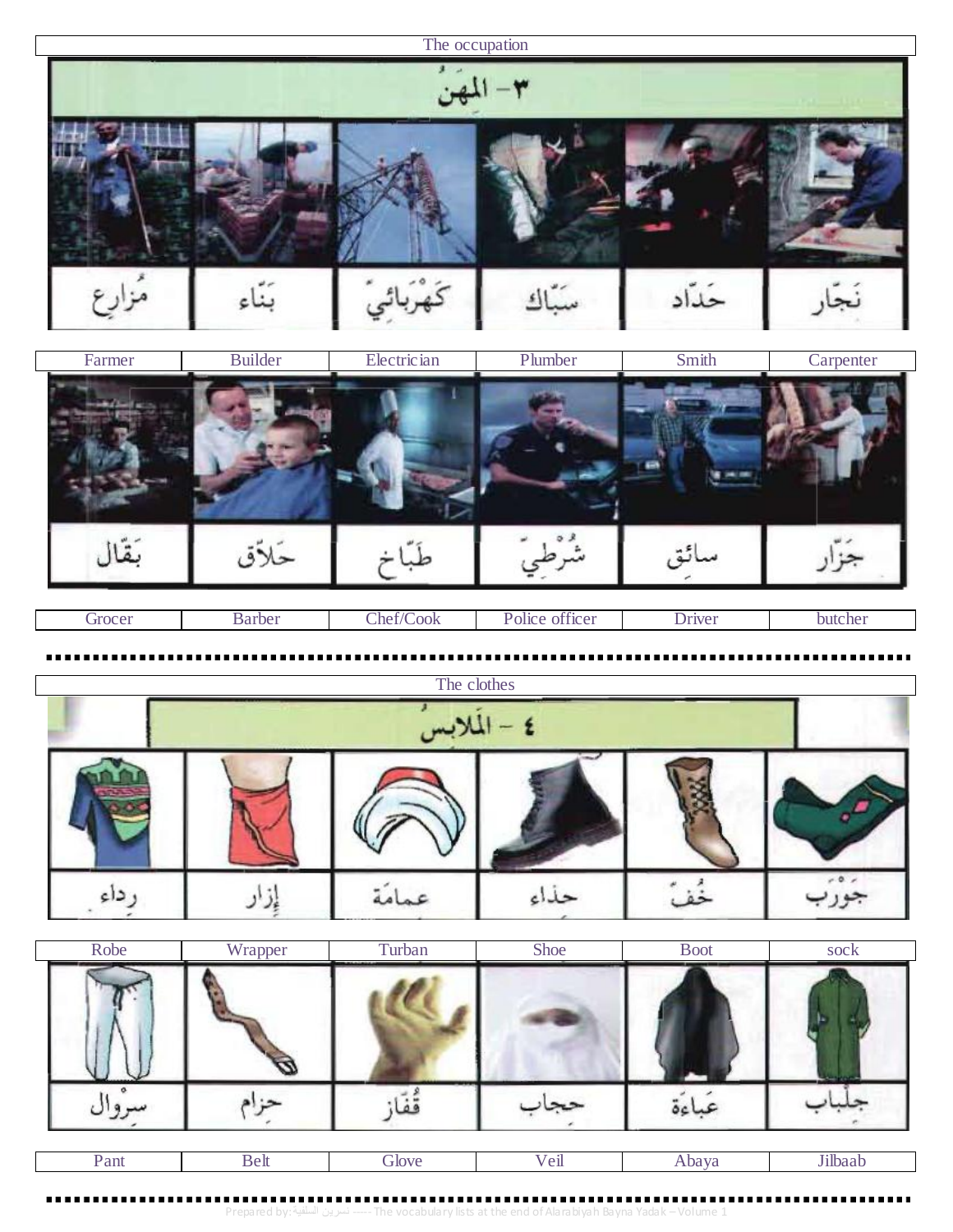| The Climate/Weather |  |  |      |  |  |  |  |  |  |
|---------------------|--|--|------|--|--|--|--|--|--|
|                     |  |  |      |  |  |  |  |  |  |
|                     |  |  | ىيوم |  |  |  |  |  |  |

| Moonlit | Sunlit/sunny      | Wind | Cloud | Thunder | Lightning          |
|---------|-------------------|------|-------|---------|--------------------|
|         |                   |      |       |         |                    |
|         |                   |      |       |         |                    |
| Ice     | Fine rain/drizzle | Fog  | Flood | Freeze  | Light rain/drizzle |

|      |  | The Food   |  |
|------|--|------------|--|
|      |  | ٦ - الطعام |  |
|      |  |            |  |
| $-2$ |  |            |  |

| Jam   | Pie    | Tuna       | <b>Butter</b> | Sweet/Candy | Oil   |
|-------|--------|------------|---------------|-------------|-------|
|       |        |            |               |             |       |
|       | n.,    |            |               |             |       |
| Honey | Cheese | French-fry | Lentil        | Bean        | Cakes |

. . . . .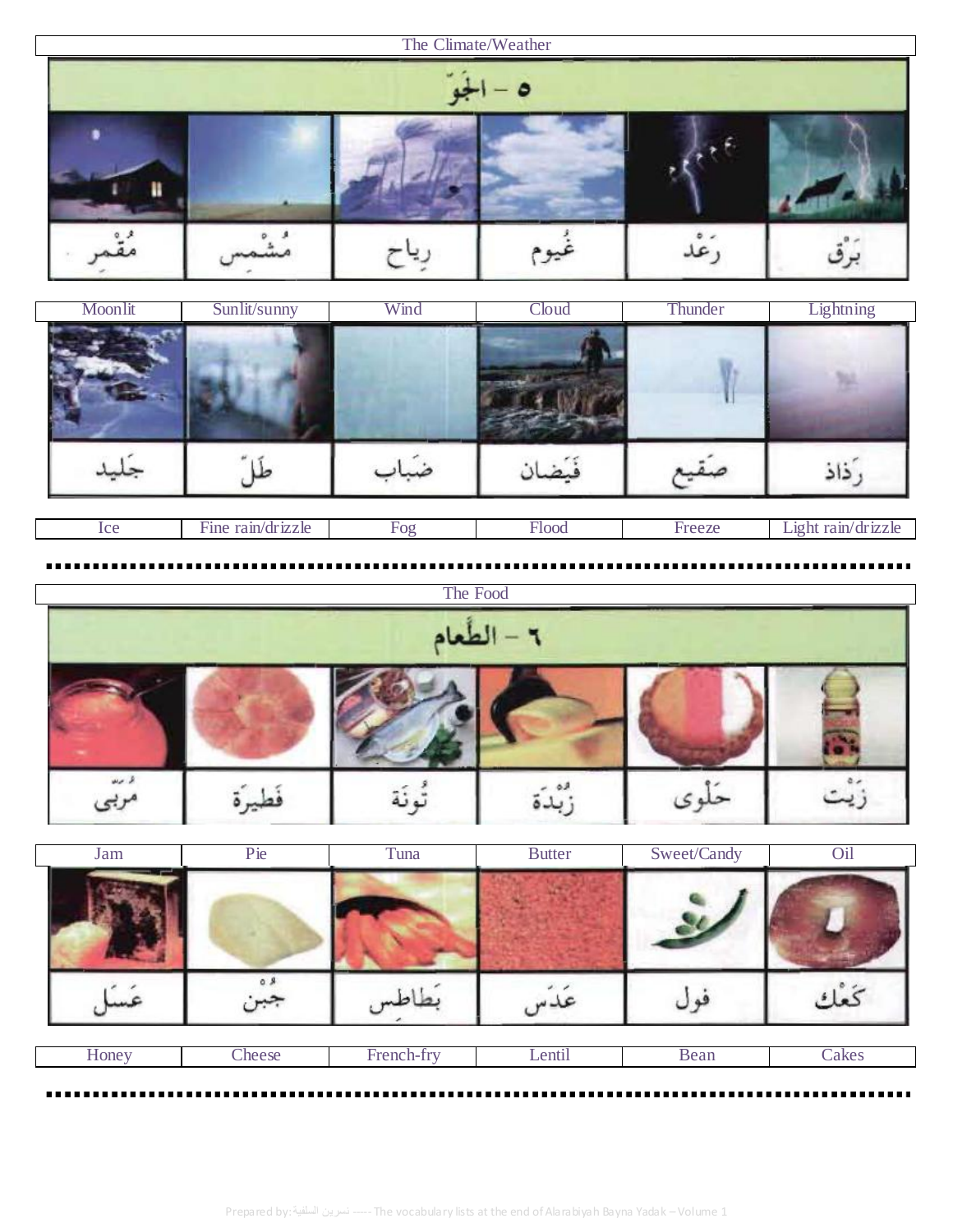|                           |                 | The house tools |              |                |                 |  |  |  |
|---------------------------|-----------------|-----------------|--------------|----------------|-----------------|--|--|--|
| ٧ – الأدوات المَنْزِليَّة |                 |                 |              |                |                 |  |  |  |
|                           |                 |                 |              |                |                 |  |  |  |
| كأس<br>Salt Jar           | Pot             | ڭواة<br>Iron    | knife        | شَوْڭة<br>Fork | لمُقَة<br>Spoon |  |  |  |
|                           |                 |                 |              |                | 86171150        |  |  |  |
| سَلَّةُ نفايات            | غَسَّالَة       | مكنسة           |              | بريق           |                 |  |  |  |
| Waste basket              | Washing machine | <b>Broom</b>    | Dining table | Water jug      | Cup             |  |  |  |

## The fruits<br> $\overline{A}$  – الفُواكِه خَوْخ تُفَاح برْتْقال مَوْزُ ليُمون توت

| Peach       | <b>Berry</b> | <b>Banana</b> | Lemon     | Orange | Apple |
|-------------|--------------|---------------|-----------|--------|-------|
|             |              |               |           |        |       |
|             |              |               |           |        |       |
| Pomegranate | Apricot      | Fig           | Yuuchufee | Mango  | Grape |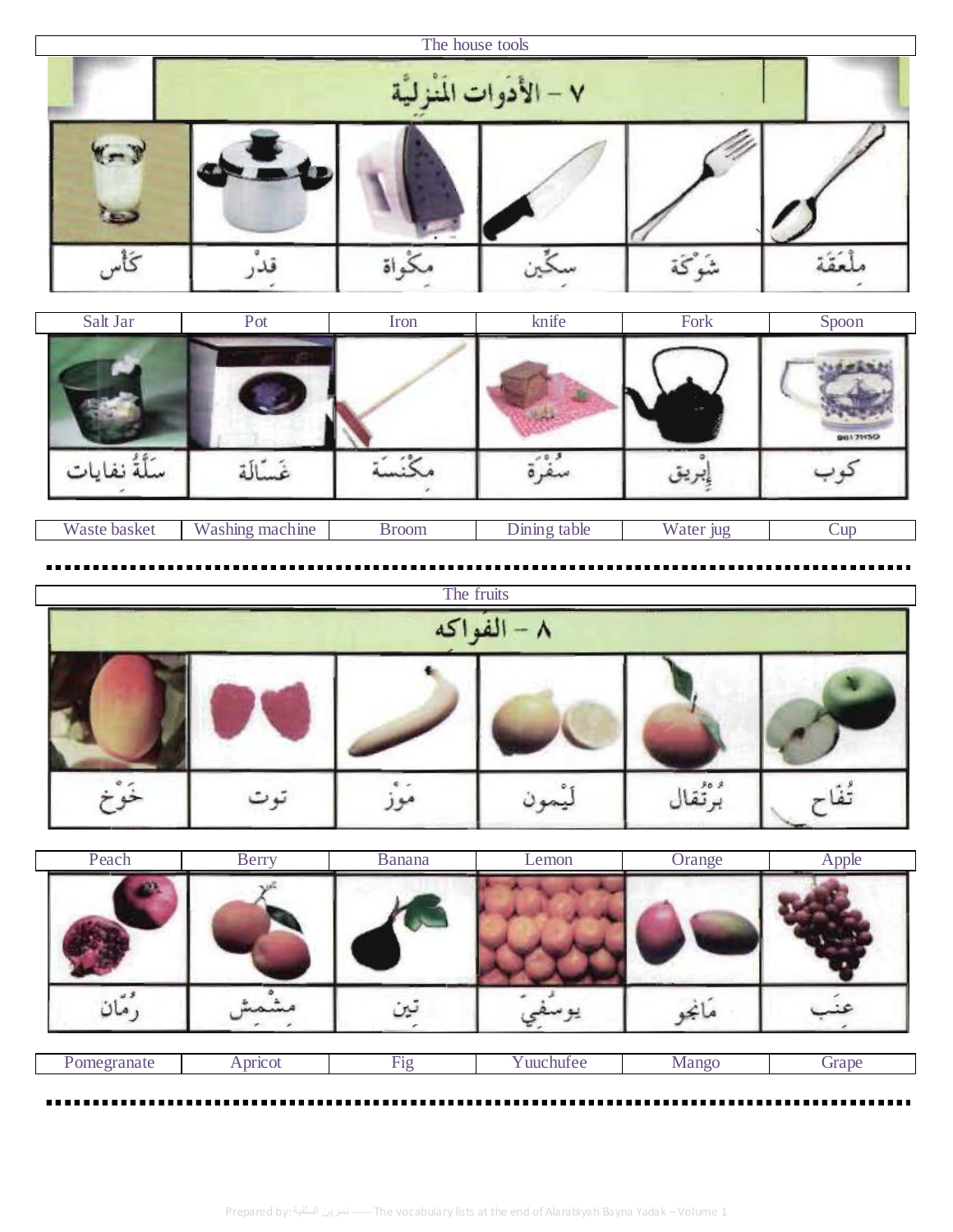|  | The vegetables<br>٩ - الخضراوات |  |
|--|---------------------------------|--|
|  |                                 |  |
|  |                                 |  |

| Potato | Pumpkin | Squash | Parsley    | Leek  | Lettuce |
|--------|---------|--------|------------|-------|---------|
|        |         |        |            |       |         |
|        |         |        | فاصه<br>ىي | دنجان |         |

| ---<br>wa.<br>. | ν | $\sim$ - $\sim$ 1.4<br>. 1 . 1 . 1 . 1 | $\sim$<br>-11.<br>- V JI | . | 12r<br>$^{\prime}$ NI $\alpha$<br>____ |
|-----------------|---|----------------------------------------|--------------------------|---|----------------------------------------|
|                 |   |                                        |                          |   |                                        |

|             |  |      | The furniture |  |  |  |  |
|-------------|--|------|---------------|--|--|--|--|
| ١٠ - الأثاث |  |      |               |  |  |  |  |
|             |  |      |               |  |  |  |  |
|             |  | هاتف | غطاء          |  |  |  |  |

| Air conditioner | Fan       | Phone | Cover | <b>Mattress</b> | Light bulb     |
|-----------------|-----------|-------|-------|-----------------|----------------|
|                 |           |       |       |                 |                |
|                 | مدفأة     | طاولة |       |                 |                |
| Rack/shelf      | Fireplace | Table | Chair | Pillow          | Closet/cabinet |

---------

----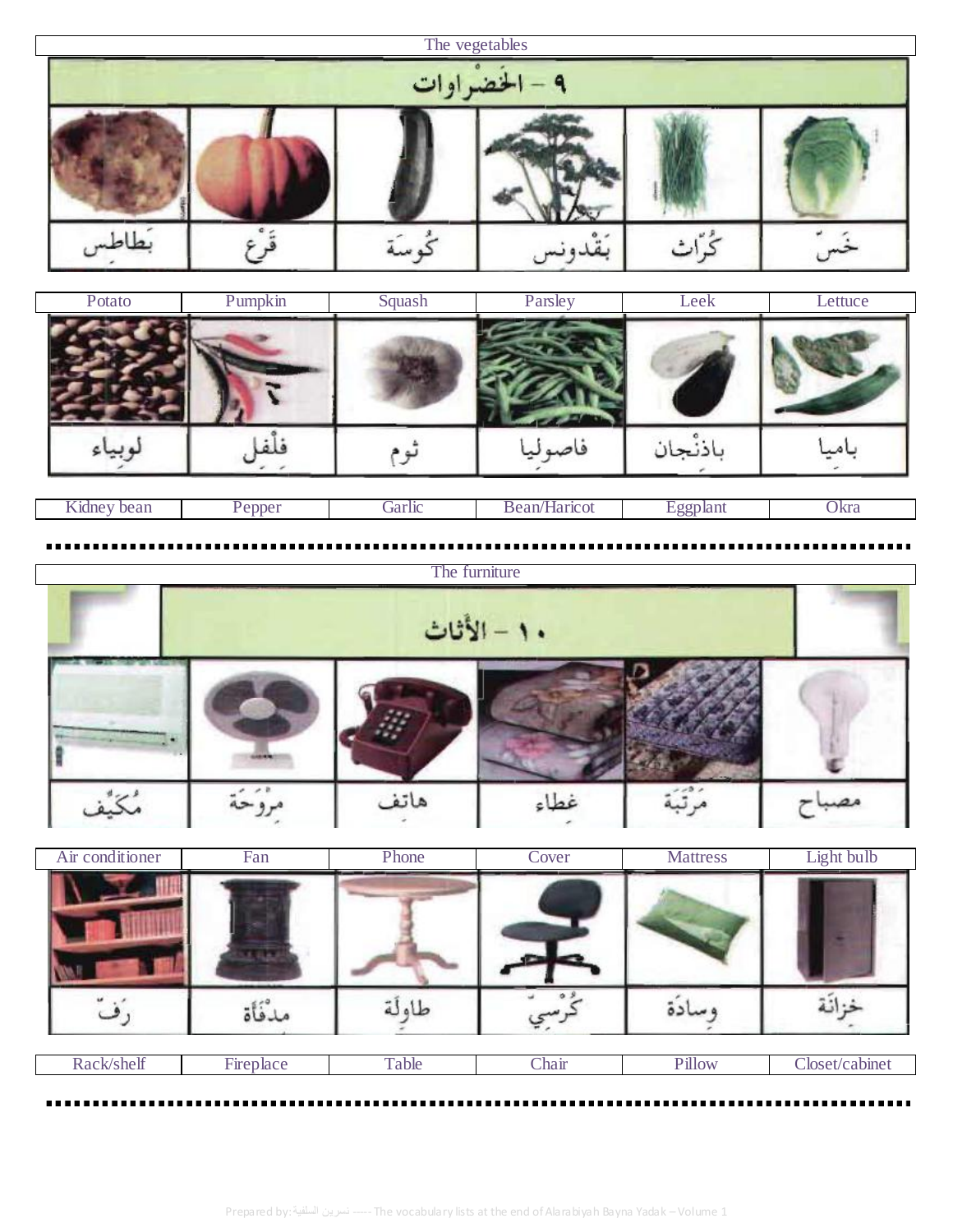## The traveling ۱۱ – ال دَرَّاجَة مُرْكَب محْفَظَة نُقود سَفينَة ارك

| <b>Boat</b> | Ship             | Customs      | Money          | Bicycle         | Portfolio |
|-------------|------------------|--------------|----------------|-----------------|-----------|
|             |                  | <b>COLLE</b> |                |                 |           |
|             |                  |              |                | $-$             | مغادر     |
| Landing     | Takeoff/lift-off | Taxi         | <b>Station</b> | <b>Arriving</b> | Leaving   |



| <b>Break</b> | Injury | Surgeon | Cold    | Colic |  |
|--------------|--------|---------|---------|-------|--|
|              |        |         |         |       |  |
| عاد          |        |         | $c - c$ |       |  |

| ,,,, | $\cdots$<br>$\sim$ |  |  |
|------|--------------------|--|--|
|      |                    |  |  |